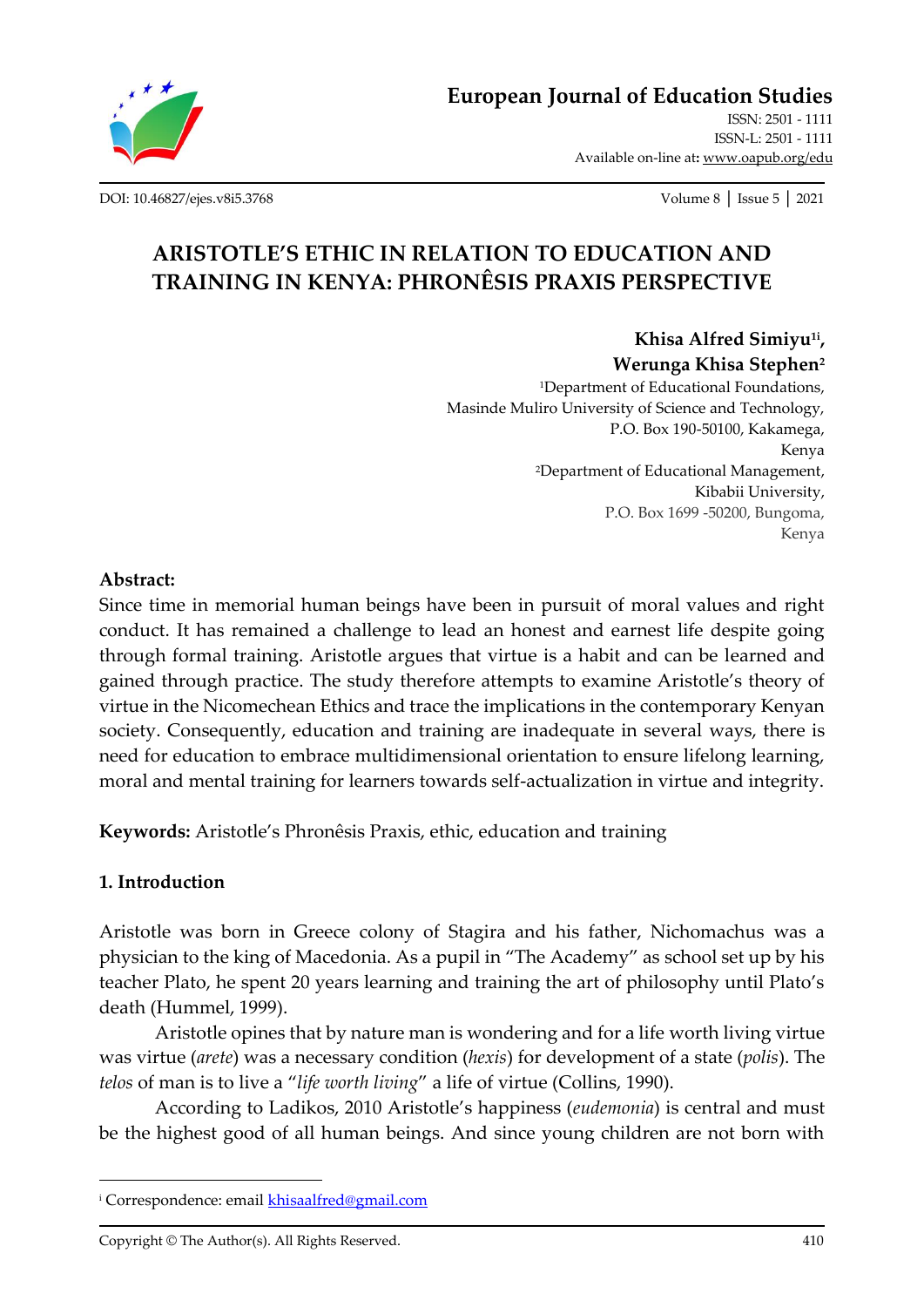virtue, they must be introduced to virtue by the process of education via *media aurea (originally* to *Messos*) *which* is a middle way between two extremes. Through practical reasoning young people can acquire virtue and thus relate well with one another in the society.

# **1.1 Technical Education and Training**

Education and training has remained a crucial aspect that every government prepares its citizens to obey laws and also champion its developmental agenda. Despite the adoption of religious values and their spiritualities in education and training these adoptions are losing relevance and impact in the contemporary society (Chowdhury, 2016).

The technical education and training in Kenya have been in primary, secondary and tertiary levels. There are three main post school training programmes under the 8.4.4 system of education. These are:

- a) Artisan training programmes: this is the lowest level that target primary school leavers and secondary students who have gotten Grade D –(Minus) and below.
- b) Craft training programmes: this level targets graduates of artisan training programmes and secondary school leavers in possession of KCSE with average grade D+ (Plus). Some courses are modular for instance Certificate in Building Technology, Certificate in Laboratory Technology etc. whereas others are Technical (TEP) Education Programmes i.e., Craft in Plumbing, Craft masonry, Craft Carpentry and Joinery etc.
- c) Technician/Diploma Training Programmes: this target graduates of Craft training programmes and secondary school leavers with KCSE grade C-(Minus)

Although in the past artisan courses were entirely for youth polytechnics, craft course for Technical training institutes and Harambee institutes of Technology and finally Diploma courses for National Polytechnics, the introduction of Technical Vocational Education and Training Authority (TVETA) to accredit and certify colleges in admitting students in relevant courses the above programmes are carried out in National Polytechnics, Technical Training Institutes, Institutes of Technology and Technical Vocational Colleges.

Graduates of the above level are expected by the end of their course to have relevant skills for the job market and at the same time serve the nation through national building, volunteer programmes and self or government employment. The overemphasis on university entry grades has diluted the attitude towards Technical Education and Training; first by making it also book oriented rather than skill (Muricho, P., & Chang'ach, J., 2013), downgraded as an entry for exam failures to tertiary level of education and finally manual orientedness thus no touch for humanities (Cheserek G., & Mugalavai, V., 2012).

The technical education reforms have only been featured within general education programmes and thus to address technical training as such has only come with the TVET ACT 2013 that clearly states the role of TVET and its orientation towards attaining vision 2030. Despite the documentation and overemphasis of the transformative actions to be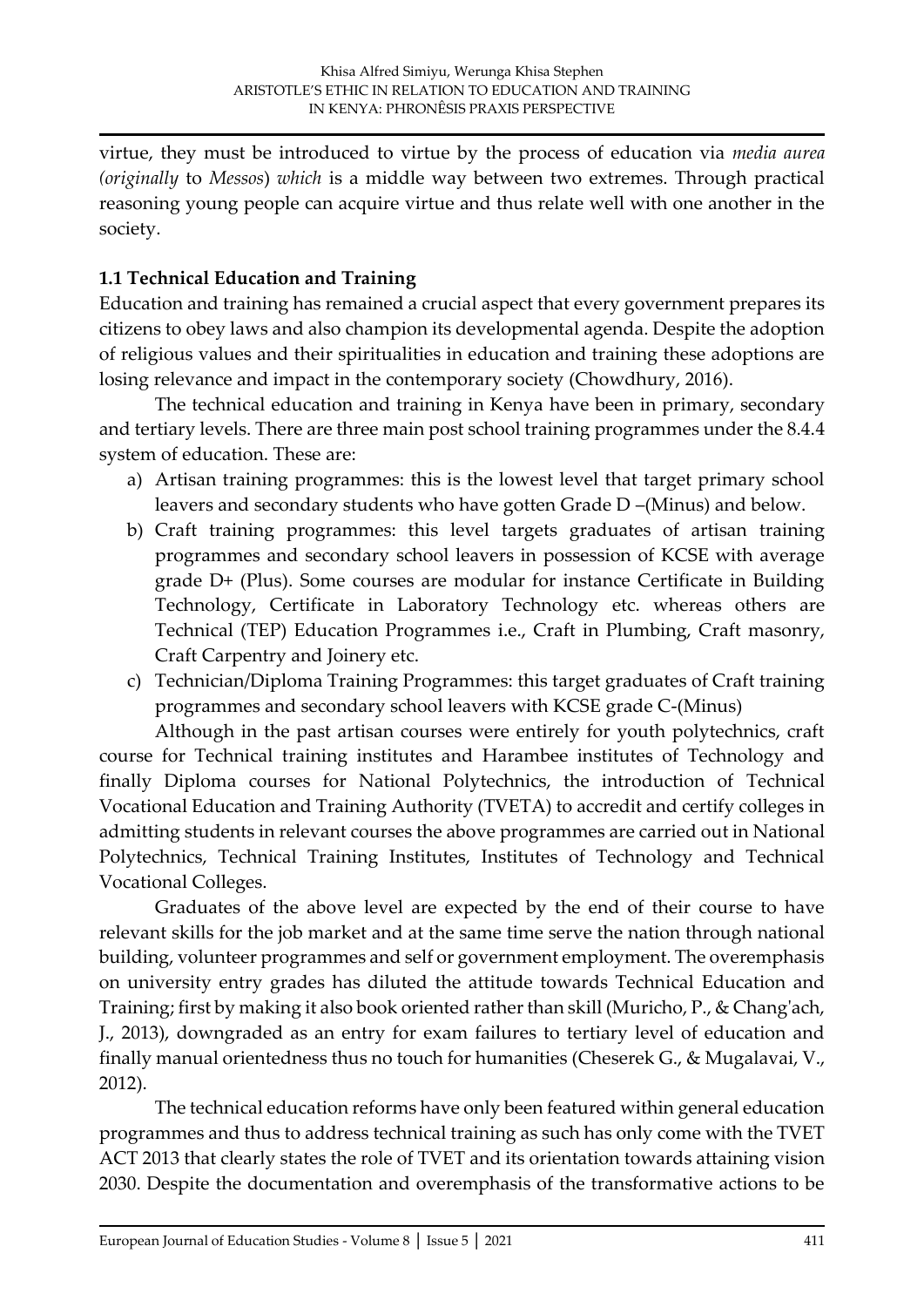undertaken, technical education still encounters the cheating in exams, placement of student in tertiary institutions based on grades by Kenya Universities and Colleges Central Placement Service (KUCCPS) yet education ought to foster national unity and integration, employers rejecting graduates on premise that they are undertrained and finally the systems is void of competency skills (Marcella, 2013).

These concerns raise moral questions on the technical education and training programmes and thus the need to assess whether any theoretical framework as proposed by the ancient ethicists can guide the theory and practice of technical education towards shaping trainees in virtue and also provide a manual towards getting the golden mean in establishing relationship between trainers and trainees.

#### **2. Theoretical Framework**

### **2.1 Virtue Theory**

According to virtue ethicists, the greatest good of man is happiness (Ladikos, 2010). Aristotle as the founder of Virtue ethicist held that virtue is related to vices and both are not innate as tendencies and therefore can be acquired through emulation and practical orientation over a period of time (Sanni A., 2019).

The theory also holds to the assumption that there exist individuals who are virtuous and their character can be emulated. Once one becomes virtuous it is automatic that the person shall know the right action, perform the right action and perform it because it is the right action (Ladikos, 2010).

Virtue as the only good was an end in itself *(teleos)* and thus moral and character formation was to be acquired through habitual training without following rules in order to obtain certain results but a mutual relationship between the virtuous and practicing virtues by observing the golden mean.

The golden mean concept can be related to Kantian categorical imperative however, Kantian view is pegged on a rule. The mean here is the degree of avoiding extremes of an action for example giving out material objects to people (wasteful) and giving nothing at all (miser/mean fellow. Virtue can only be generosity not the two extremes (Ladikos, 2010).

#### **2.2 Conservation Theory**

The term conservation is etymologically gotten from a Latin word "*Conservare"* meaning to protect from harm or loss. This theory is a set of assumptions facts and explanations describing political philosophies that favour tradition and gradual change for the attainment of development is it individual or societal. Tradition may be in this case religious, cultural or nationally defined beliefs and customs. In addition, the conservative thought is associated with a conceptual defence of forms of life and experience that are threatened by transformation and upheavals Strand (2019). Secondly it is drawn towards the concrete and the traditional in contrast with abstractions, ideologies describing certain aspirations. Finally, but not the least this theory seeks to warn against reforms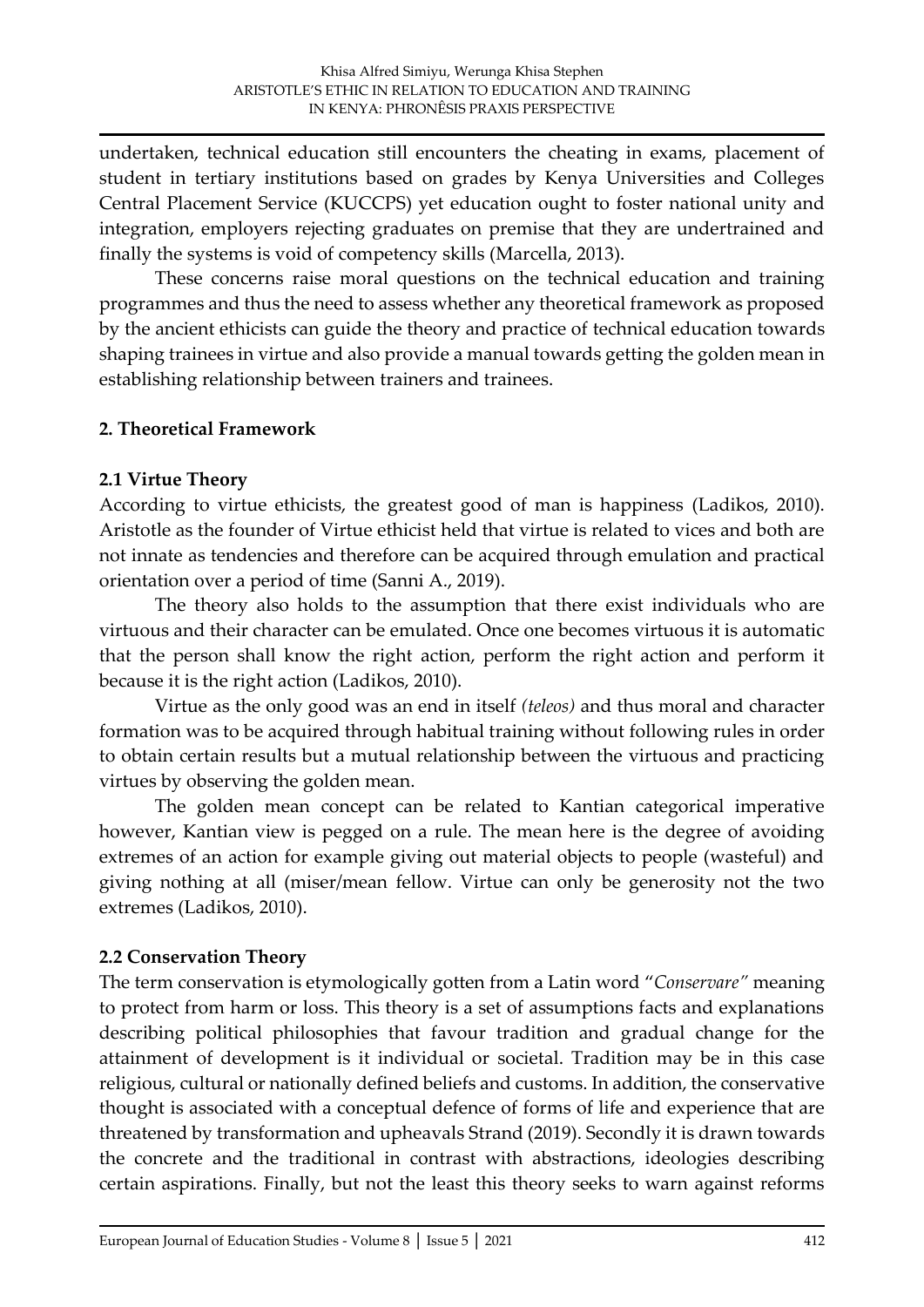and efforts at social change in part by emphasizing limit to rationality, reason and knowledge (Robin, 2017).

### **2.3 Aristotelian Ethical Principles**

Aristotle works on assumption that every activity that men engage in aims at a certain good. This teleological pint of view affirms that the knowledge of the good by an individual helps him or her to pursue it. But before we pursue it there has to be elements that provoke us to go for it and this must be the common good since individual good is not satisfactory enough.

Aristotle envisioned man living well and doing well however the beginning of crisis is when he fails to aim at happiness (Eudaimonia) that is an end in itself rather than material things such as wealth, honour etc. that are pursued for the sake of something else. Amidst this crisis, the role of man is to use his rational faculties in seeking the highest good. Reason here ought to be merged with virtue or excellence.

# **2.4 Character Education and Training; A** *Phronêsis Praxis* **Perspective 2.4.1 Elements of Phronesis Praxis**

"What ought we to do?" is the central question that concerns modern ethical theorists. The deontologist, the divine command theorist, the consequentialist, and the egoist all propose basic moral values that tell us how to behave in morally complex situations (Kucukuysal, 2011). Though the above theorists handle the content of moral education and training, they lack the basic concept of what character the human person ought to develop in the training process.

The proponents of character education and training were early Greek philosophers; Socrates, Plato and Aristotle. Socrates against the sophists aimed at reorienting teacher learner relationship through dialogical method "*Elenchic* method" without exhorting money from trainees, knowledge was to be pursued for its own sake. Plato continued the method and termed it Socratic method however emphasized the ideal values of the state.

Education as a tool for individual preparation to serve the state had to inculcate values in the individuals to forego personal interest above the state interests found in the common good. It is therefore Aristotle who authored about the perspective of education and training in character in his treatises Nichomechean Ethic and Politics. Aristotle identified happiness, virtue, choice, friendship and contemplation as critical elements of the *phronesis praxis* approach in character development. The interplay between the elements results to modeling a human person for the dynamic world.

Thus, the perspective insisted on the relationship between the trainer and the student within a formal set up and expose the learner to informal set ups for evaluation and affirming the acquired values through internship programme. Aristotle posed for at least 15 years after a*goge* training.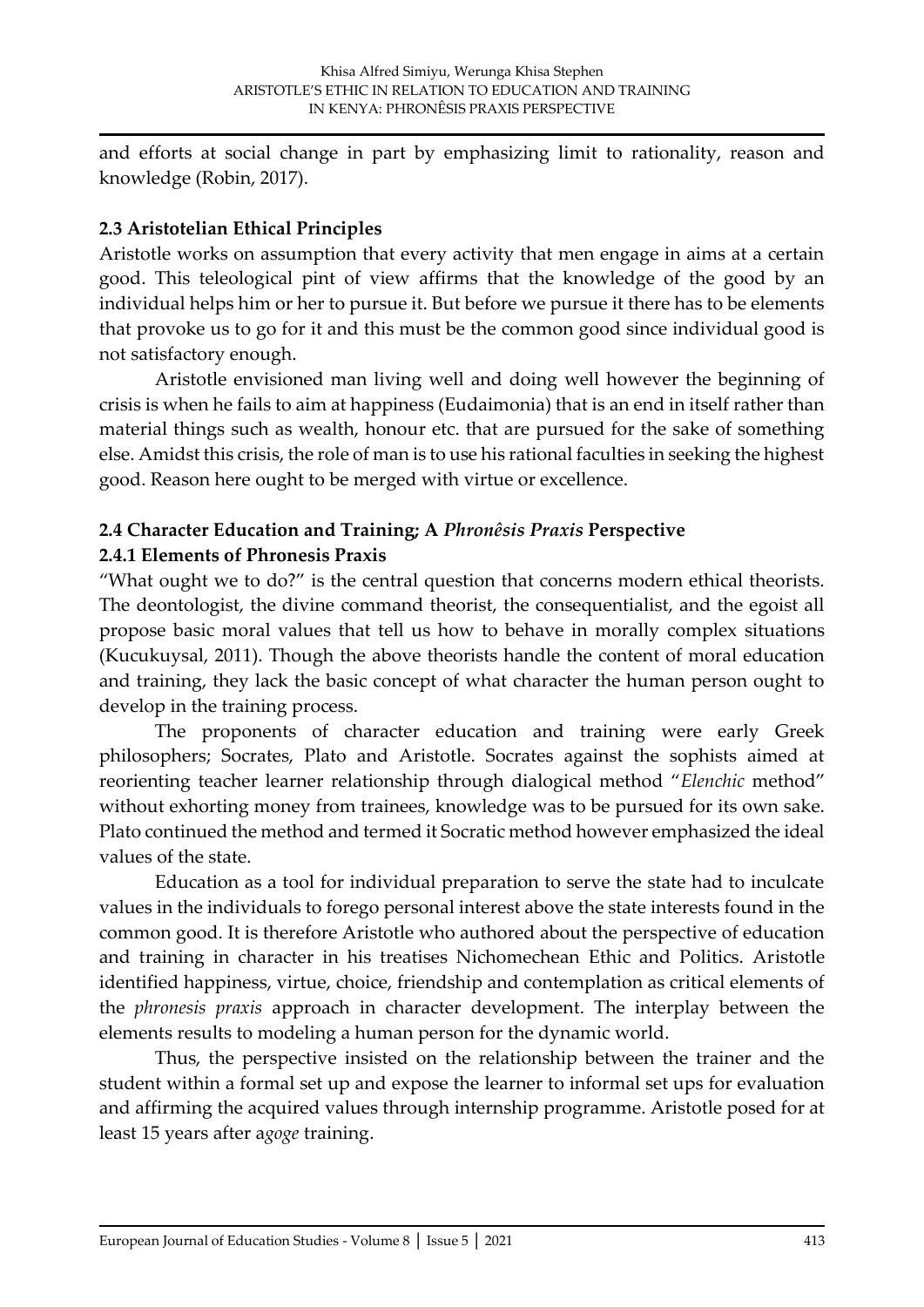#### **2.4.2 Virtue**

The term virtue ethics originates from ancient Greek word "*arete*" meaning "excellence" Aristotle's basic assumption that "*all actions aim at a good*" in raising the question to what the good was, Aristotle proposes that Happiness should be that good. According to Aristotle virtue is not innate, its only acquired through training (Kucukuysal, 2011).

This ideal character education aims at acquisition of virtue and through repetition and practical orientation (outdoor earning) virtuous people are identified and emulated. In the pursuit of knowledge for its own sake, the highest form of human activity is contemplating the good from a theoretical view, however, practical training according to Aristotle is analogous to productive disciplines way of making things or making action or "*poietike*". Just as the artisans' practice to make items out of exercising skills what Greeks call "*Techne*" it's the same way through habitual training virtue is acquired. According to (Ladikos, 2010), it flows from plan or design of work "*eidos*", skill required to perform action "*Techne*" a basis for action "*poietike*" and finally a product."

The interplay of knowledge, choice and character in the individual's faculties instills the drive for practical wisdom (phronesis) that defines the essence of practical ethics. Young people through training encounter a multitude of extremes and thus through training they gain this faculty of practical reasoning. This is why Aristotle proposes 15 years the period of internship in the fields of Ethics and Politics to every Athenian citizen to acquire virtue.

The method of training thus becomes modelling and admiration of virtuous individual within the state. This method of education and training in virtue presupposes that the student and the learner are two parties that require a strong relationship, and the trainer is full or rich in virtue to be emulated. Trainees reciprocate by attempting virtuous activities by avoiding extremes by observing the golden mean.

The training method proposed indicated existence of two parties who are not equals. This crisis exists in educational set ups and sometimes symbolizes authoritarianism. For Aristotle to qualify the method of training he proposes "friendship" as a *hexis* for effective practical training in virtue.

#### **2.4.3 Friendship**

Friendship *philia*; *philein* (the verb cognate to the noun "*philia*", can sometimes be translated "like" or even "love"). According to Aristotle, *philia* is *arete.* Friendship is virtue and at the same time friendship involves virtue. Friendship is a necessary requirement that brings interplay between an individual and the state (polis). In Aristotelian terms, friendship is reciprocal in nature, and it involves benevolence or anything that might be referred to as good will (*eunoia*) (Aydede, 1998).

There has to exist something lovable (*philetos*) in the other party that requires admiration. That something must be good, pleasant, beautiful (*kalon)* or useful. This alludes to forms of friendship that exist. When a person loves the other because of the function an individual will play in a certain situation or value added in the life, the utility aspects occupy this relationship and thus its utility friendship. On the other hand, when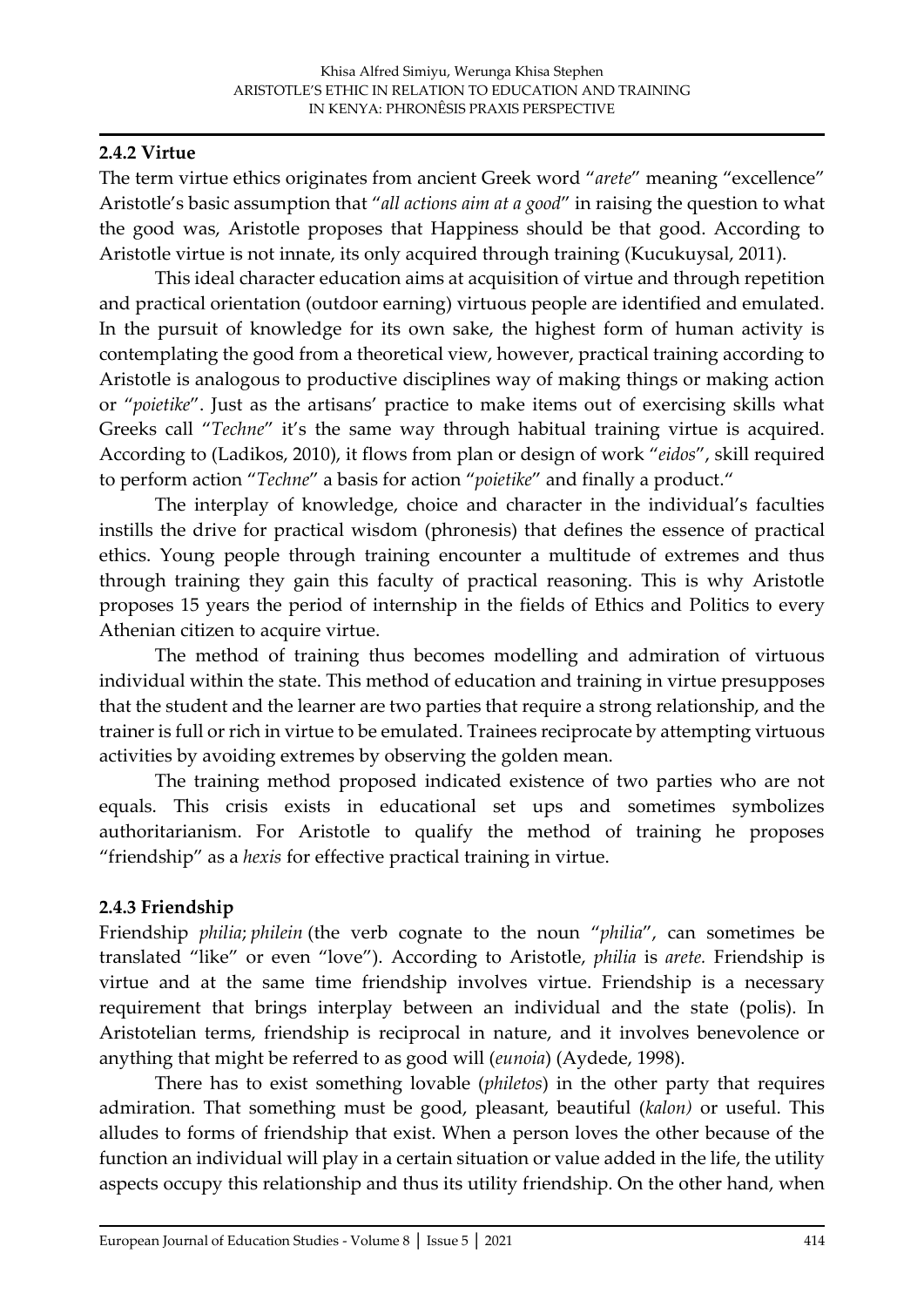emotions *(pathos)* become the condition "*hexis"* of loving somebody then such is pleasure friendship. The purest of all is perfect/fine/noble friendship which is only acquired through moral education and training and this is only acquired when the rational part of the soul teaches the irrational to always act in accordance to virtue. Practical reason (*Phrosesis)* can only be possible when an individual is disposed and exposed to ethical extremes which are multiple in nature.

According to Aristotle only fine (*Kalon*) friendship lasts whereas others diminish because this true friendship enables partners to seek each other solely for the sake of one another not pleasure or use. Parties here operate at the same level. The relationship is mutual when parties that develop such a liking possess same levels or degree of virtue. However, majority of relationships in education and training set ups are between unequal parties, young and old do interact however Aristotle does not analyse relations between educators and children, teachers and pupils despite being the tutor to Alexandria the Great. Something also not clear is whether the training in virtue of nobles is the same as common men (Kakkori L., 2007).

# **2.4.4 Choice-virtue Relationship**

Aristotle states that choice is voluntary, but not every voluntary action is made by choice. Choices are the things that can be brought about by one's own efforts. In choices therefore human abilities are put into use rather than subscribing to nature or eternal forces (Kucukuysal, 2011). The exercising of free will of every person is primary. In other words, choice relates to the means while wish relates to the ends. For example, everybody wishes to be healthy, but everyone chooses the acts that will make them healthy for instance one can choose to eat well, do physical exercises, etc.

Means of acquiring something must be considered rather than the end. This is because means are activities or things, we can do that are within our powers. Aristotle thus suggests that if happiness is activity in conformity with virtue, then it should be in conformity with the highest virtue, which is the best thing in us. This activity is what he calls contemplation. The highest degree of *Phronêsis praxis* and it is maintained always in daily choices that a human being makes.

# **2.4.5 Golden Mean**

In practical training full of choices, Aristotle acknowledges the difficulty in aiming at a middle course. In order to help human persons, he proposes rule to guide the process. First rule is that human being to avoid extremes, for instance, in case of danger of death, one should avoid cowardice on one extreme and also avoid foolhardiness and in trying to avoid them courage which is true virtue is acquired.

Sometime its practically difficult in avoiding extremes, Aristotle suggests the second rule that requires each human person to be aware of the mistakes to which s/he is most vulnerable. This rule alludes to Socratic rule of Know thyself. By knowing strengths, weaknesses and natural tendencies one possesses one can control the choices and also avoid extremes.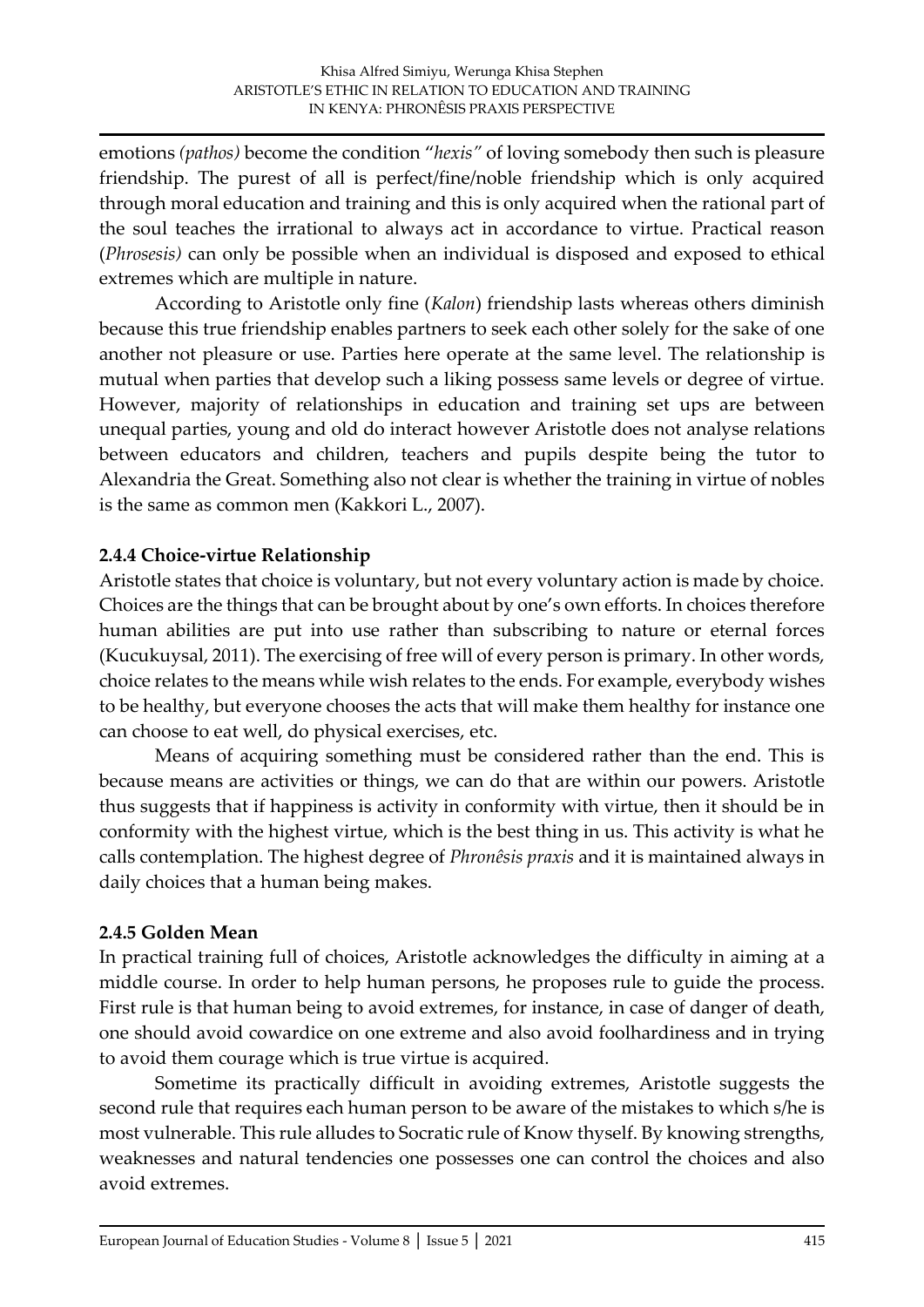Lastly, we must always try to see pleasant things and pleasant feelings in everything. Even in death Socrates who was gadfly to the Athenian society as presented in the Apology, Plato expresses the heroic action of his teacher in taking hemlock.

# **2.4.6 Implications of** *Phronêsis Praxis* **in Education and Training in Contemporary Kenya**

The themes of happiness, virtue, friendship and contemplation tend to underscore Aristotle's vision of ideal character training. First and foremost, education and training in Kenya has been refined towards achieving the set goals of education as outlined by the 8.4.4 system among them moral soundness. The system in this case aims at the "good". Every family embrace education as means towards socializing the young in values for good citizenry and future responsible beings. This has been reflected in the inclusion of the goal of sound morals in the National goals of education in Kenya (Kenya Institute of Education (KIE), 2013).

In addition, there are several approaches that have been incorporated in to facilitate education and training in virtue. For instance, in project-based method the trainer as a guide, role model and yardstick, accompanies trainees towards actualizing the set items. Modelling has always been a challenge because human weakness and ability to display continuously virtues worthy emulation by trainees (Gülcan, 2015).

Internship method on the other hand requires that the learner gets attached at an industrial set up to acquire specific skills and attitudes relevant for the field of trade. Aristotle proposes healthy friendship between the trainee and the supervisors. Though Aristotle proposes (15) fifteen years of internship, the 8.4.4 system in Kenya has adopted 3 (three) months after every module whereas for technical education programme (TEP) three months after the end of course (Kenya Institute of Education (KIE), 2013). Duration in this case is too short to realize the experiences required for development of character worthy transforming the human person for the contemporary society.

Learning process as hinted by Aristotle must be in a friendly environment. Friendship for knowledge's sake. Student teacher relationship has to be based on such an objective notion. Aristotle identified true friendship as core in character education and training. The challenge has always been to contemplate the good and observe the golden mean in student teacher relationship to avoid carnal knowledge issues and student trainee conflicts. Freire talks of intersubjectivity rather than teacher being authoritarian. However, student freedom has also proved poisonous to a society void of virtuous individuals to be emulated. Creation of friendly environment sometimes has led to liaises-fare approach and extremes in education practice where students have attempted arson attacks, torched schools and even engaged the police.

# **3. Conclusion and Recommendation**

Education reforms in Technical Education and Training have always overemphasized production of graduates for the labour market forgetting that the very trainees are human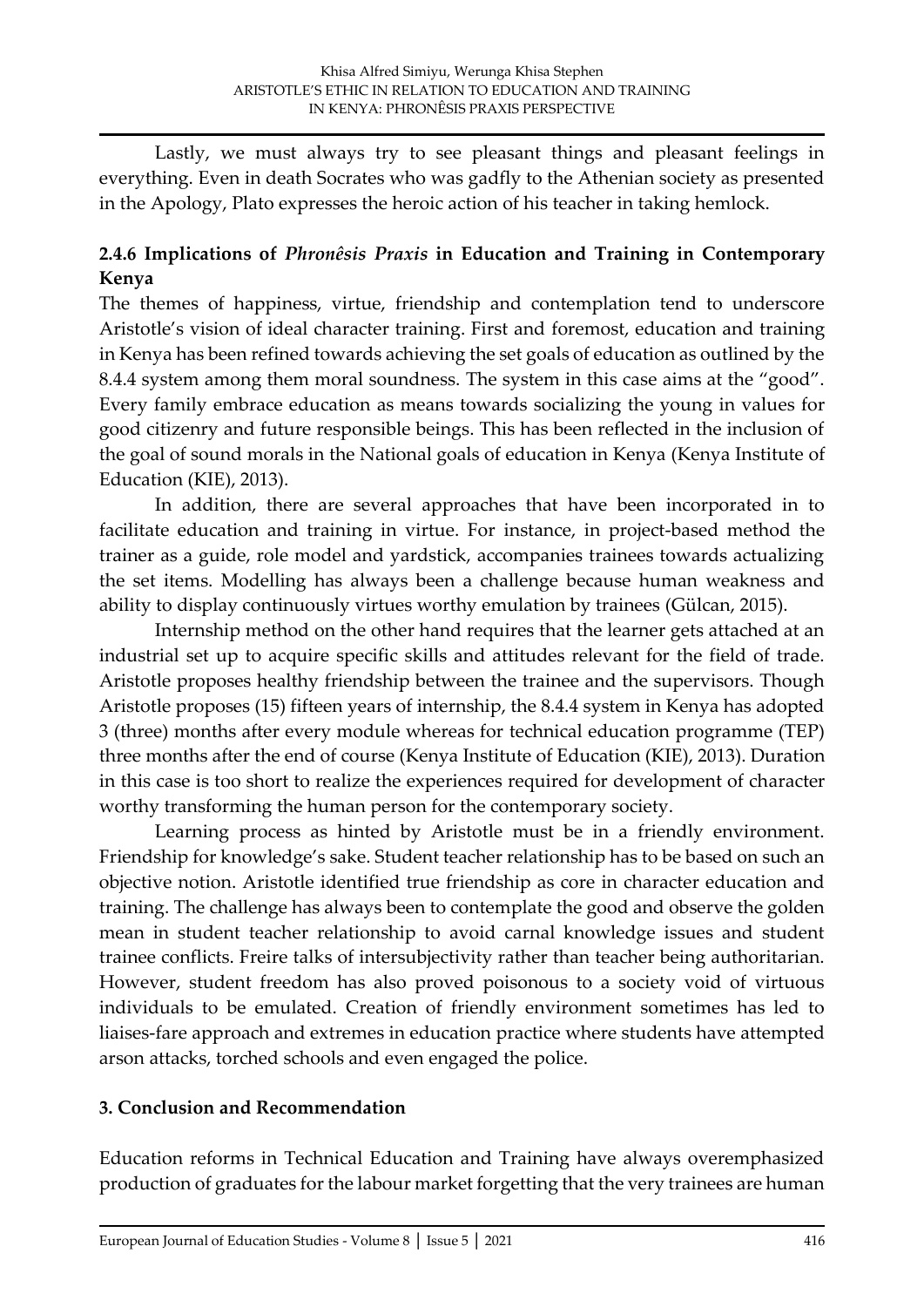beings who ought to interact with other towards realizing a just society. In addition, the overemphasis of the cognitive dimension by orienting trainees towards exams has made the *phronesis praxis* approach silent and insignificant. However, it is core in all daily activities for lifelong learning. The study, therefore, found out that despite the effort by educationist, trainers and teacher emphasizing hidden curriculum, the society has availed technological devices with their own set of values that greatly influence the young, the increased protectionism of the Kenyan child by activists and feminist educationist creating fear in teachers to guide and counsel and correct the young and finally, the varied parenting styles that expose the young to different sets of values. The study therefore recommended for a multidimensional approach in addressing ethical issues that are emerging in education today by engaging social institutions in offering internship opportunities towards grounding the young in virtue.

#### **Conflict of Interest Statement**

The authors declare no conflicts of interests.

#### **About the Authors**

**Khisa Alfred Simiyu,** currently, a senior Technical Education Trainer and a postgraduate student at Masinde Muliro University of Science and Technology, MA (Philosophy of Education), Education Foundations Department. Holder of BED (Technology Education-BCT option) Moi University, BA (Philosophy) Urbaniana University, Diploma Philosophy and Religious Studies (Consolata Institute of Philosophy) and Diploma in Project Management (Kenya Institute of Management) areas of interest: Philosophy, Philosophy of Education, Technical Vocational Education and Training (TVET),Teacher Education and Training, Education Policy, Curriculum Studies, Building Construction Practice.

**Werunga Khisa Stephen**, currently, a part time lecturer at Kibabii University in the Department of Educational Management. Holder of MED (Admin) Kenyatta University and BED (SC) Egerton University. Areas of interest: Philosophy of Education, Education Policy, and Curriculum studies, Education Planning, Education Financing.

#### **References**

- Aydede, M. (1998). Aristotle on Episteme and Nous: The Posterior Analytics. *Southern Journal of Philosophy*, Vol. 36, No. 1, pp. 15–46.
- Chege, P., & Kariuki, J. (2016). Increasing Women Access in TVET Through ODL programme: A case of Thika Technical Training Institute in Kiambu County, Kenya.
- Cheserek G. J. and Mugalavai, V. (2012). Challenges and Reforms Facing Kenyan Education System in the 21st Century : Intergrating the Principles of Vision 2030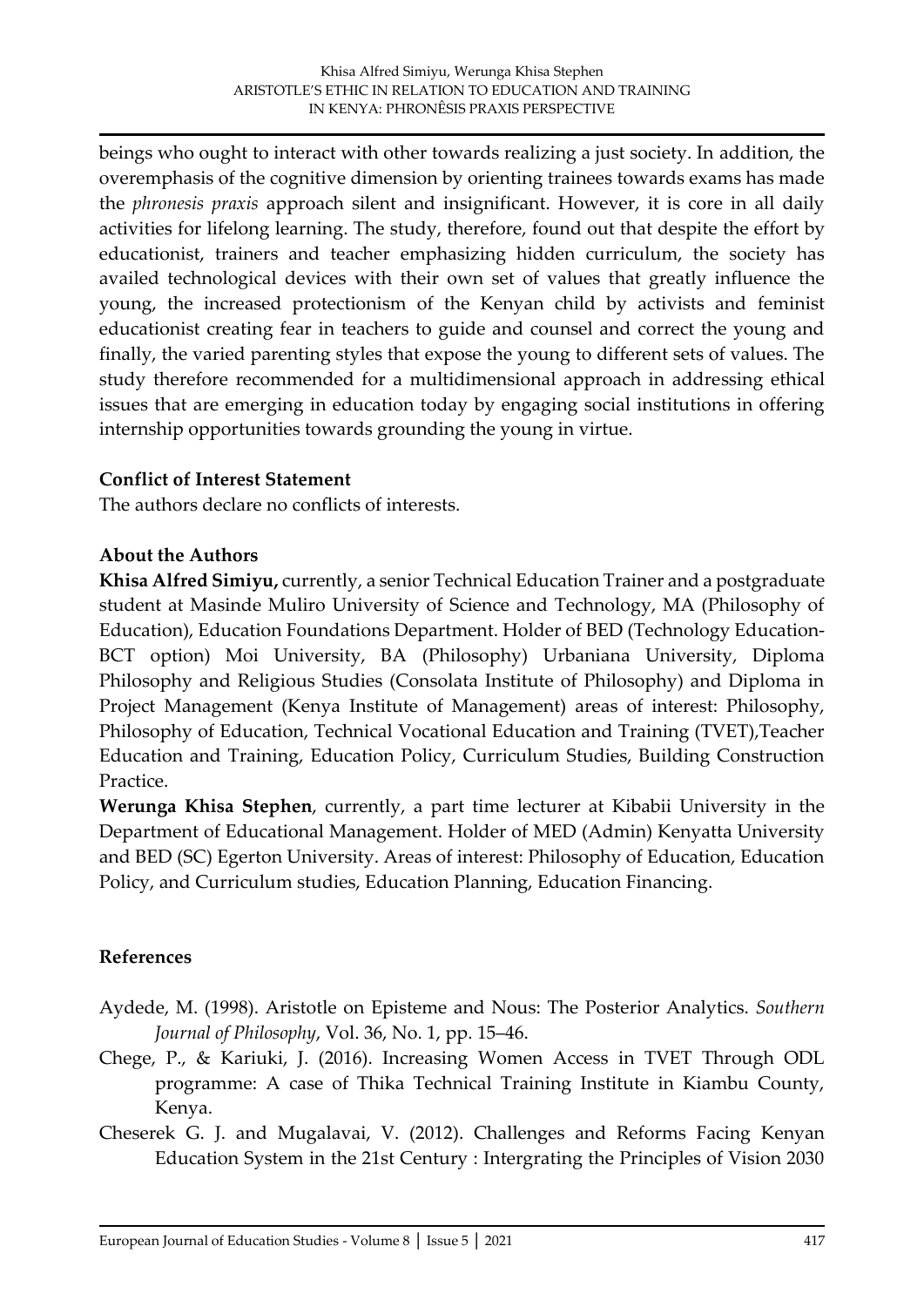and constitution 2010. *Journal of Emerging Trends in Educational Research and Policy Studies*, 471-478 Vol. 3 No. 4.

- Cheserek G., & Mugalavai, V. (2012). Challenges and Reforms facing Kenyan Education system in the 21st century:Integrating the principles of Vision 2030 and Constitution 2010. *Journal of Emrging Trends in Educational Research and Policy Studies, 3*(4), 471-478.
- Chowdhury, M. (2016). Emphasizing Morals, Values, Ethics, And Character Education In Science Education And Science Teaching . *The Malaysian Online Journal of Educational Science* , Volume4 - Issue 2 pp 1-16.
- Collins, P. M. (1990). Aristotle and the Philosophy of Intellectual education. *The Irish Journal of Education*, 62-88.
- Curren, R. (October 2010). Aristotle's educational politics and the Aristotelian renaissance in philosophyof education. *Oxford Review of Education*, Vol. 36, No. 5, pp. 543–559.
- DeFalco, A. (2016). Dewey and Vocational Education:Still Timely? . *The Journal of School & Society*, Vol 3 No.1 ; 54–64.
- Gülcan, N. Y. (2015). Discussing the importance of teaching ethics in education . *Procedia - Social and Behavioral Sciences*, vol 174 pp 2622 – 2625.
- Hummel, C. (1999). Aristotle (384-322 B.C.). *UNESCO: International Bureau of Education*, vol. 23, no. 1/2, p. 39-51.
- Kakkori L., &. H. (2007). Aristotle and Pedagogical Ethics. *Paideusis: Journal of the Canadian Philosophy of Educations Society*, Volume 16 No. 1, pp. 17-28.
- Kalolo, F. (2015). The Drive Towards appplication of pragmatic perspective in Educational Research:Opportunities and Challenges. *Journal of Studies in Education, 5*(1), 150-171.
- Ladikos, A. (2010). Aristotle on intellectual and character formation. *Phronimon*, Vol 11 No 2 69-83.
- Maina, J. (2008). *The Rudiments of Philosophy of Education.* Pankshin: Eureka Academic Foundations.
- Marcella Mwaka, V. N. (2013). The National Goals of Education in Kenya: Interrogatingthe Achievement of National Unity. *Journal of Education and Practice*, Vol. 4, No. 4 PP 149-156.
- Muricho, P., & Chang'ach, J. (2013). Education Reforms in Kenya for Innovation. *International Journal of Humanities and Social Science, 3*(9), 123-145.
- Rasmi Ranjan Puhan., L. M. (2014). Current Ethical Issues in Teacher Education: A Critical Analysis on Pre-Service and In-service Emerging Teachers . *American Journal of Educational Research*, Vol. 2, No. 12A, 1-7.
- Robin, C. (2017). *The Reactionary Mind:Consrvatism from Edmund Burke to Donald Trump.* New York: Oxford University Press.
- Rufai, A., &. (2013). Quality Assurance in Technical Vocational Education(TVE) for Sustainable National Development in the 21st Century. *Journal of Mechanical and Civil Engineering, 9*(1), 2-78.